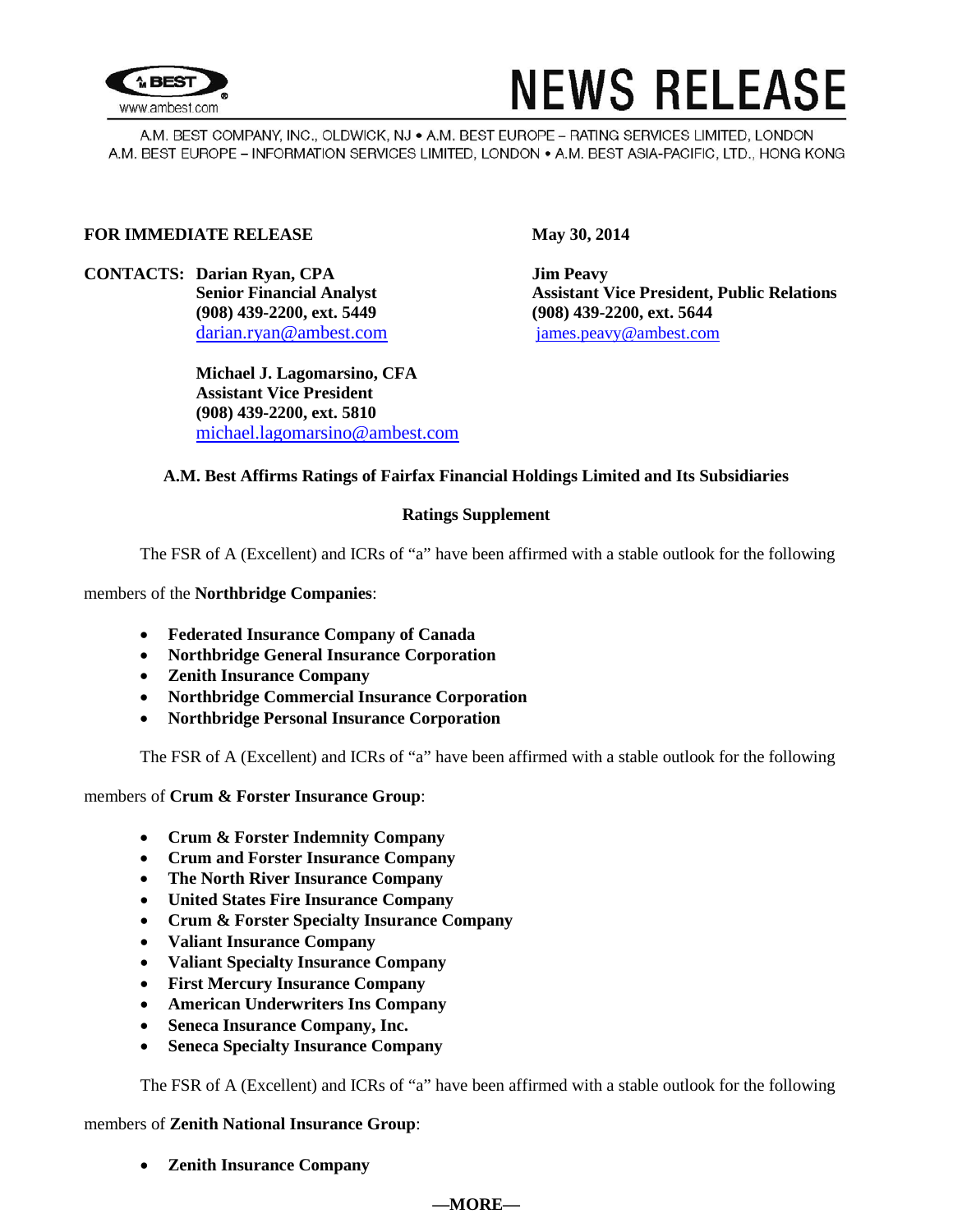

# **NEWS RELEASE**

A.M. BEST COMPANY, INC., OLDWICK, NJ • A.M. BEST EUROPE – RATING SERVICES LIMITED, LONDON A.M. BEST EUROPE - INFORMATION SERVICES LIMITED, LONDON . A.M. BEST ASIA-PACIFIC, LTD., HONG KONG

**—2—**

# • **ZNAT Insurance Company**

The FSR of A- (Excellent) and ICRs of "a-" have been affirmed with a stable outlook for **Wentworth** 

## **Insurance Company Limited**.

The ICRs of "bbb" have been affirmed with a stable outlook for **Fairfax Financial Holdings Limited**

## and **Zenith National Insurance Corp**.

The following debt ratings have been affirmed with a stable outlook:

## **TIG Capital Trust I—**

-- "b" on USD 125 million 8.597% preferred capital securities, due 2027

## **Zenith National Insurance Corp.—**

-- "bbb-" on USD 77.3 million 8.55% deferrable debentures, due 2028

#### **Fairfax Financial Holdings Limited—**

- -- "bbb" on USD 100 million 8.25% senior unsecured notes, due 2015
- -- "bbb" on USD 225 million 7.375% senior unsecured notes, due 2018
- -- "bbb" on CAD 400 million 7.50% senior unsecured notes, due 2019
- -- "bbb" on CAD 275 million 7.25% senior unsecured debentures, due 2020
- -- "bbb" on USD 125 million 8.3% senior unsecured notes, due 2026
- -- "bbb" on USD 125 million 7.75% senior unsecured notes, due 2037
- -- "bbb" on CAD 400 million 6.4% senior unsecured notes, due 2021
- -- "bbb" on USD 500 million 5.8% senior unsecured notes, due 2021
- -- "bbb" on CAD 450 million 5.84% senior unsecured notes, due 2022
- -- "bb+" on CAD 250 million Series C cumulative, five-year rate reset preferred shares
- -- "bb+" on CAD 200 million Series E cumulative, five-year rate reset preferred shares
- -- "bb+" on CAD 250 million Series G cumulative, five-year rate reset preferred shares
- -- "bb+" on CAD 300 million Series I cumulative, five-year rate reset preferred shares
- -- "bb+" on CAD 237.5 million Series K cumulative, five-year rate reset preferred shares

The following indicative debt ratings have been affirmed to the universal shelf registration with a stable

#### outlook:

#### **Fairfax Financial Holdings Limited—**

- -- "bbb" on senior unsecured debt
- -- "bbb-" on subordinated debt
- -- "bb+" on preferred shares

The methodology used in determining these ratings is Best's Credit Rating Methodology, which provides

a comprehensive explanation of A.M. Best's rating process and contains the different rating criteria employed in

#### **—MORE—**